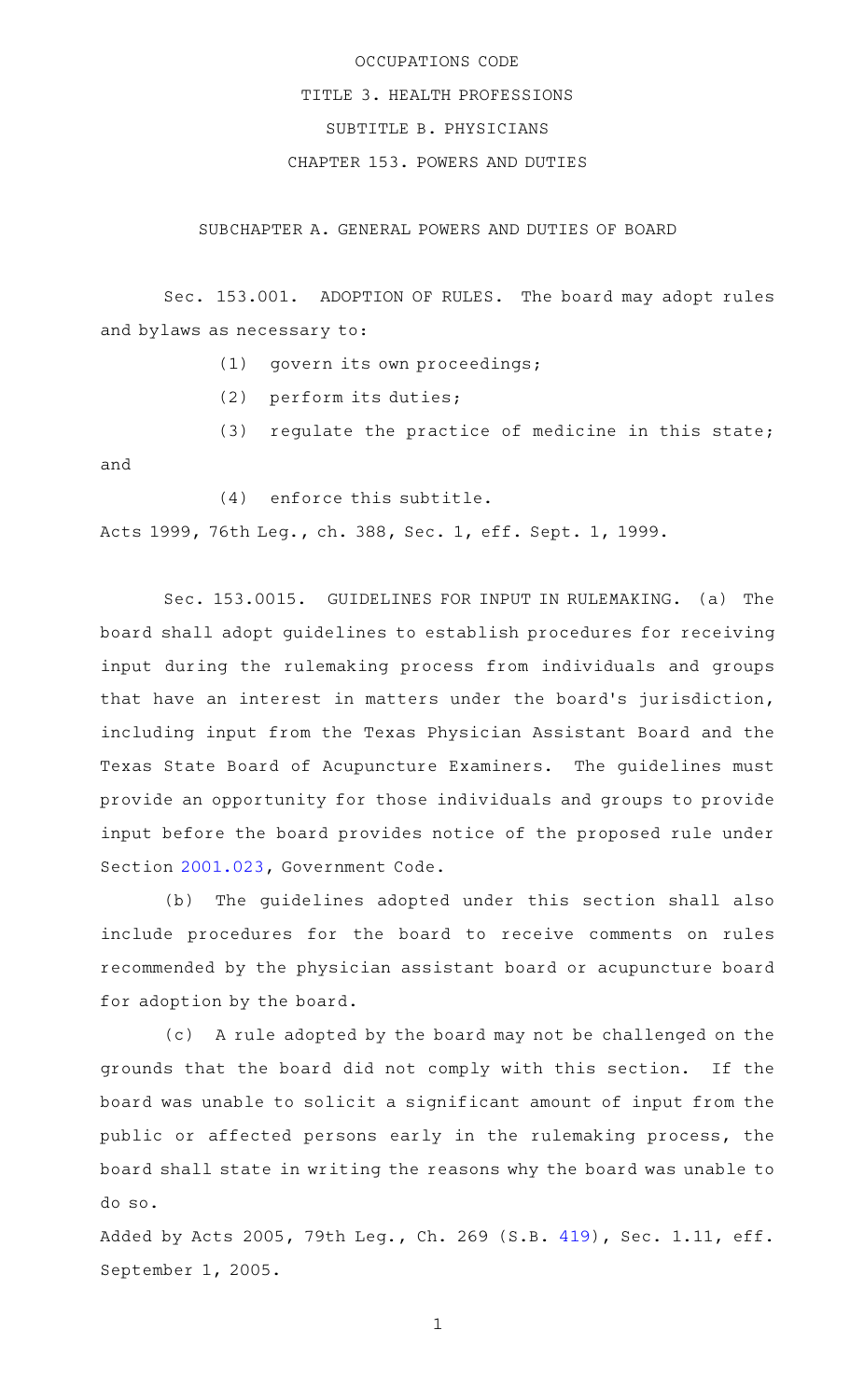Sec. 153.002. RULES RESTRICTING ADVERTISING OR COMPETITIVE BIDDING. (a) The board may not adopt rules restricting advertising or competitive bidding by a person regulated by the board except to prohibit false, misleading, or deceptive practices by the person.

(b) The board may not include in its rules to prohibit false, misleading, or deceptive practices by a person regulated by the board a rule that:

 $(1)$  restricts the use of any advertising medium;

(2) restricts the person's personal appearance or the use of the person's voice in an advertisement;

(3) relates to the size or duration of an advertisement by the person; or

(4) restricts the person's advertisement under a trade name.

Acts 1999, 76th Leg., ch. 388, Sec. 1, eff. Sept. 1, 1999.

Sec. 153.003. RULES REGARDING MAINTENANCE OF PATIENT RECORDS. (a) The board by rule shall establish the period for which patient records must be maintained.

(b) The rules adopted under this section must prohibit a physician from destroying a medical record from the forensic medical examination of a sexual assault victim conducted under Subchapter F or G, Chapter [56A](http://www.statutes.legis.state.tx.us/GetStatute.aspx?Code=CR&Value=56A), Code of Criminal Procedure, until the 20th anniversary of the date the record was created. Acts 1999, 76th Leg., ch. 388, Sec. 1, eff. Sept. 1, 1999. Amended by:

Acts 2019, 86th Leg., R.S., Ch. 357 (H.B. [531](http://www.legis.state.tx.us/tlodocs/86R/billtext/html/HB00531F.HTM)), Sec. 2, eff. September 1, 2019.

Acts 2021, 87th Leg., R.S., Ch. 915 (H.B. [3607\)](http://www.legis.state.tx.us/tlodocs/87R/billtext/html/HB03607F.HTM), Sec. 14.002, eff. September 1, 2021.

Sec. 153.004. RULES REGARDING TELEMEDICINE MEDICAL SERVICES. (a) In consultation with the Health and Human Services Commission and the commissioner of insurance, the board may adopt rules as necessary to:

(1) ensure that appropriate care is provided to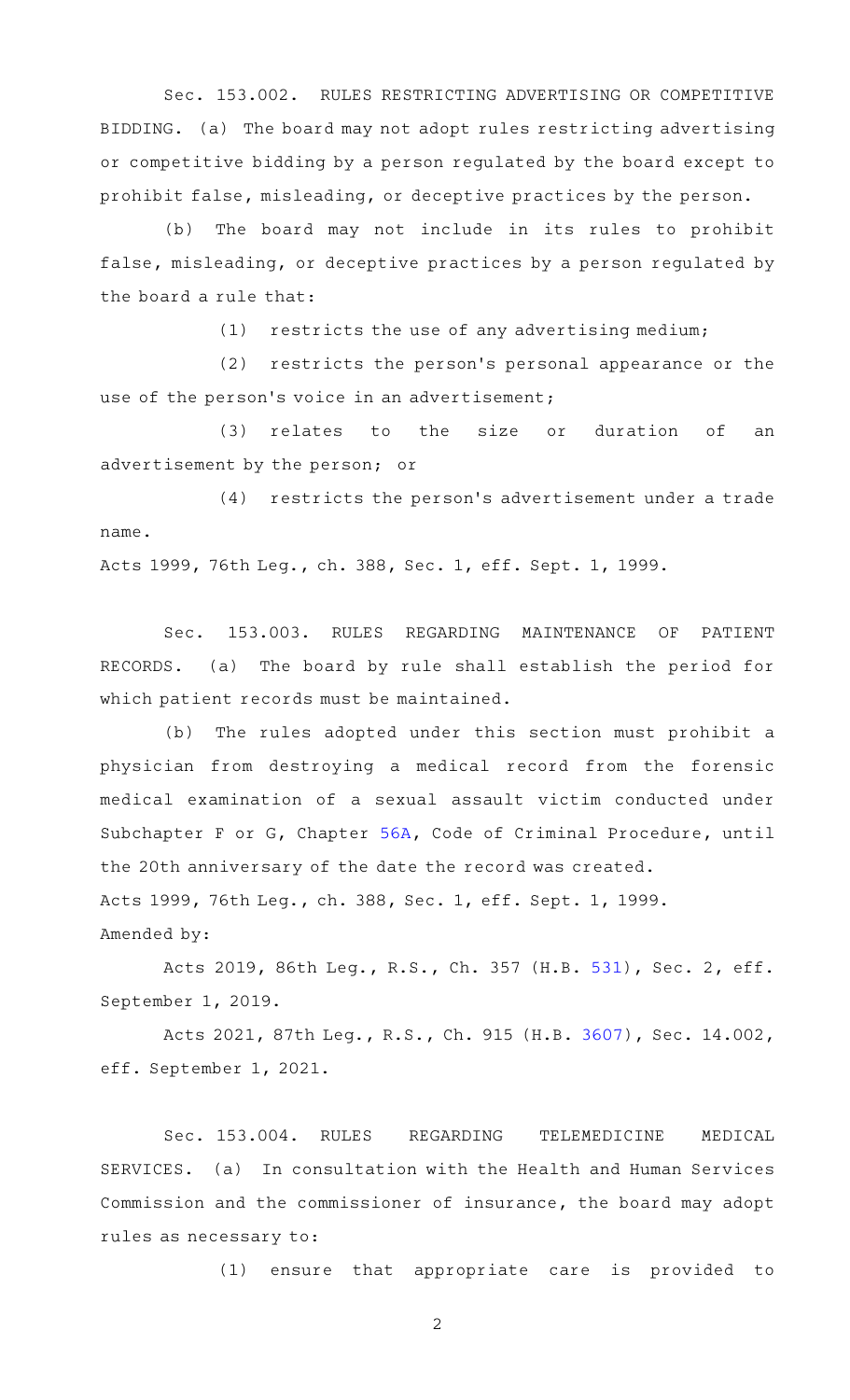Medicaid and Medicare patients who receive telemedicine medical services; and

(2) prevent abuse and fraud in the use of telemedicine medical services for Medicaid and Medicare patients.

(b) The rules adopted under Subsection  $(a)(2)$  may include rules relating to filing of claims and records required to be maintained in relation to telemedicine medical services. Acts 1999, 76th Leg., ch. 388, Sec. 1, eff. Sept. 1, 1999. Amended by Acts 2001, 77th Leg., ch. 1255, Sec. 10, eff. June 15, 2001.

Sec. 153.0045. RULES ON CONSEQUENCES OF CRIMINAL CONVICTION. The board shall adopt rules and guidelines as necessary to comply with Chapter [53,](http://www.statutes.legis.state.tx.us/GetStatute.aspx?Code=OC&Value=53) except to the extent the requirements of this subtitle are stricter than the requirements of that chapter.

Added by Acts 2005, 79th Leg., Ch. 269 (S.B. [419](http://www.legis.state.tx.us/tlodocs/79R/billtext/html/SB00419F.HTM)), Sec. 1.12, eff. September 1, 2005.

Sec. 153.005. EXECUTIVE COMMITTEE; APPOINTMENT OF OTHER COMMITTEES. (a) Except as otherwise provided by this subtitle, the board may act under its rules through the executive director, the executive committee, or another committee. Except as otherwise provided by this subtitle, the executive committee consists of the president, vice president, and secretary-treasurer of the board.

(b) The board may appoint committees from its membership. A committee appointed from the board membership shall:

(1) consider matters relating to the enforcement of this subtitle and the rules adopted under this subtitle as referred to the committee; and

(2) make recommendations to the board regarding those matters.

(c) Each committee must have at least one member who meets the qualifications for a physician member under Sections [152.002](http://www.statutes.legis.state.tx.us/GetStatute.aspx?Code=OC&Value=152.002) and [152.003](http://www.statutes.legis.state.tx.us/GetStatute.aspx?Code=OC&Value=152.003) and holds the degree of doctor of osteopathic medicine and one member who meets the qualifications for a public member under Section [152.003](http://www.statutes.legis.state.tx.us/GetStatute.aspx?Code=OC&Value=152.003). If a member appointed to a committee declines to accept the appointment or is determined to not be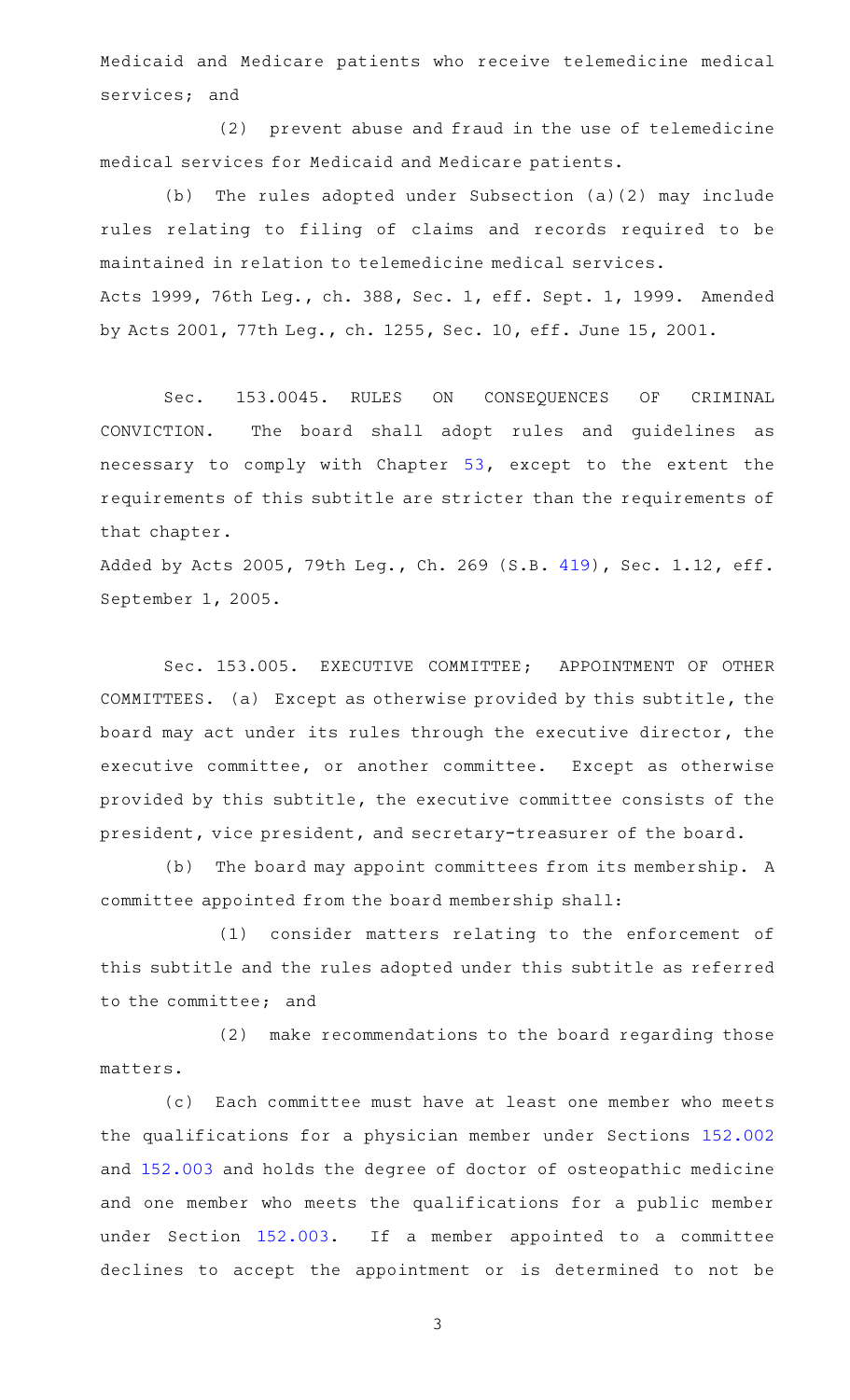qualified under this subtitle to serve on the committee, the vacancy on the committee may be filled by any other board member regardless of qualification.

 $(d)$  If members who meet the qualifications of Subsection  $(c)$ are not elected to the executive committee, the board shall appoint additional members to that committee so that at least one executive committee member meets the qualifications for a physician member under Sections [152.002](http://www.statutes.legis.state.tx.us/GetStatute.aspx?Code=OC&Value=152.002) and [152.003](http://www.statutes.legis.state.tx.us/GetStatute.aspx?Code=OC&Value=152.003) and holds the degree of doctor of osteopathic medicine and one executive committee member meets the qualifications for a public member under Section [152.003](http://www.statutes.legis.state.tx.us/GetStatute.aspx?Code=OC&Value=152.003). Acts 1999, 76th Leg., ch. 388, Sec. 1, eff. Sept. 1, 1999.

Sec. 153.006. CRIMINAL RECORD REPORT. (a) The board may receive criminal record reports from any law enforcement agency or another source regarding a license holder or license applicant.

(b) Each criminal record report received from the Department of Public Safety is for the exclusive use of the board and is privileged. The report may not be released or otherwise disclosed to any person or agency by the board except on court order.

(c) Repealed by Acts 2001, 77th Leg., ch. 1420, Sec. 14.023(d), eff. Sept. 1, 2001.

Acts 1999, 76th Leg., ch. 388, Sec. 1, eff. Sept. 1, 1999. Amended by Acts 2001, 77th Leg., ch. 1420, Sec. 14.023(d), eff. Sept. 1, 2001.

Sec. 153.007. AUTHORITY TO ISSUE SUBPOENA OR ADMINISTER OATH; SUBPOENA ENFORCEMENT. (a) The board may issue a subpoena or a subpoena duces tecum to compel the attendance of a witness and the production of books, records, and documents. The board may administer oaths and take testimony regarding any matter within its jurisdiction.

(b) The board may delegate the authority granted under Subsection (a) to the executive director or the secretary-treasurer of the board.

(c) A subpoena issued at the request of the board staff may be served either personally by the board's investigators or by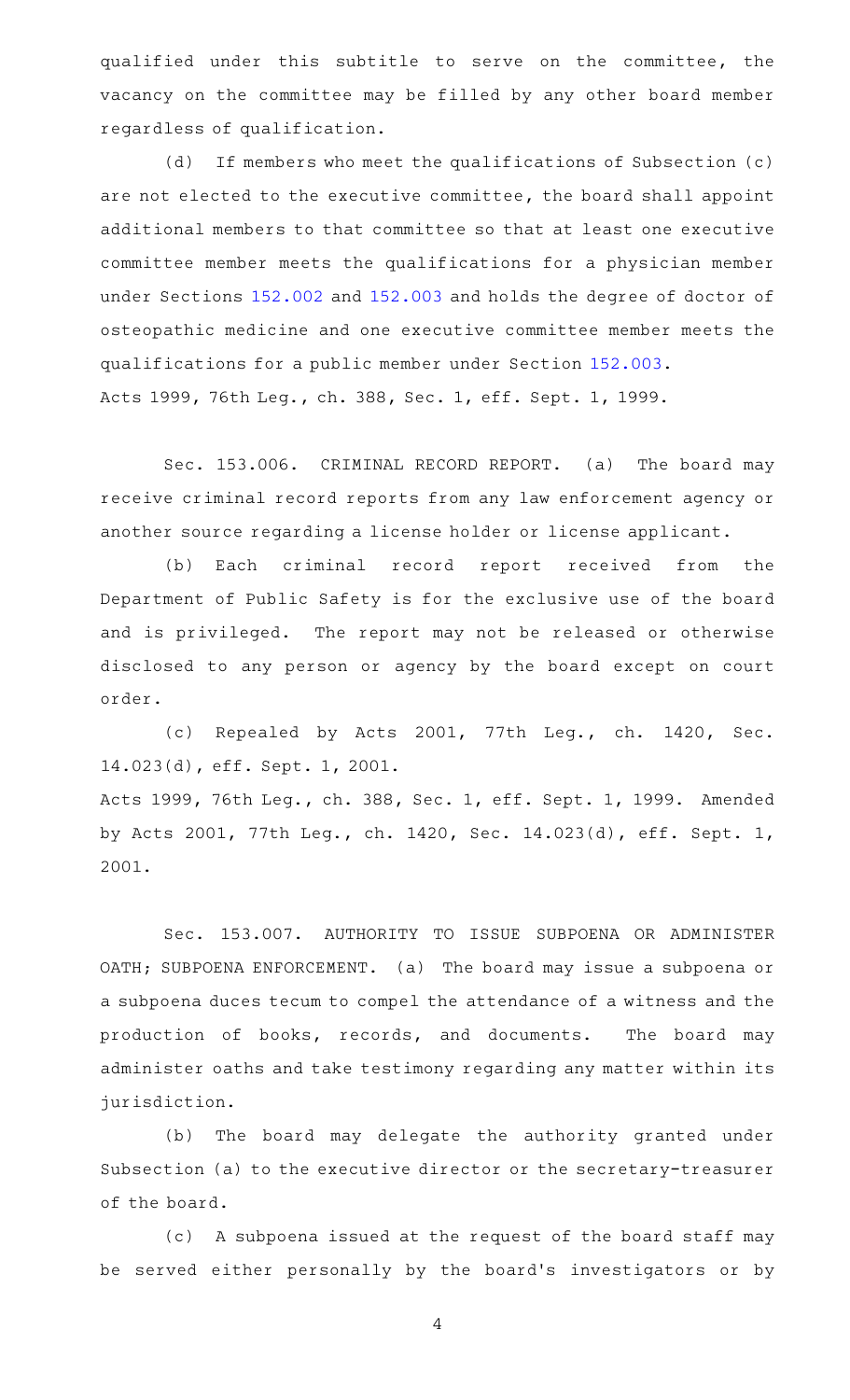certified mail.

(d) The board shall pay, for photocopies subpoenaed at the request of the board's staff, a reasonable fee in an amount not to exceed the amount the board may charge for copies of its records.

(e) If a person fails to comply with a subpoena issued under this section, the board, acting through the attorney general, may file suit to enforce the subpoena in a district court in Travis County or in a county in which a hearing conducted by the board may be held.

(f) On finding that good cause exists for issuing the subpoena, the court shall order the person to comply with the subpoena.

Acts 1999, 76th Leg., ch. 388, Sec. 1, eff. Sept. 1, 1999. Amended by:

Acts 2017, 85th Leg., R.S., Ch. 534 (S.B. [315](http://www.legis.state.tx.us/tlodocs/85R/billtext/html/SB00315F.HTM)), Sec. 1, eff. September 1, 2017.

Acts 2017, 85th Leg., R.S., Ch. 534 (S.B. [315](http://www.legis.state.tx.us/tlodocs/85R/billtext/html/SB00315F.HTM)), Sec. 2, eff. September 1, 2017.

Sec. 153.008. BOARD RECORDS. (a) The board shall maintain a record of its proceedings. The record maintained under this subsection is public information.

(b) The board's records must indicate whether an applicant was issued or denied a license. The record constitutes prima facie evidence of each matter contained in the record.

(c)AAA certified copy of a record maintained under this section, under the hand and seal of the executive director of the board, is admissible in evidence in all courts.

Acts 1999, 76th Leg., ch. 388, Sec. 1, eff. Sept. 1, 1999. Amended by Acts 2001, 77th Leg., ch. 1420, Sec. 14.023(a), eff. Sept. 1, 2001.

Sec. 153.010. ADOPTION OF FEE SCHEDULE BY BOARD PROHIBITED. The board may not establish a fee schedule for medical services. Acts 1999, 76th Leg., ch. 388, Sec. 1, eff. Sept. 1, 1999.

Sec. 153.011. WAIVER OF FEE OR PENALTY BY BOARD PROHIBITED.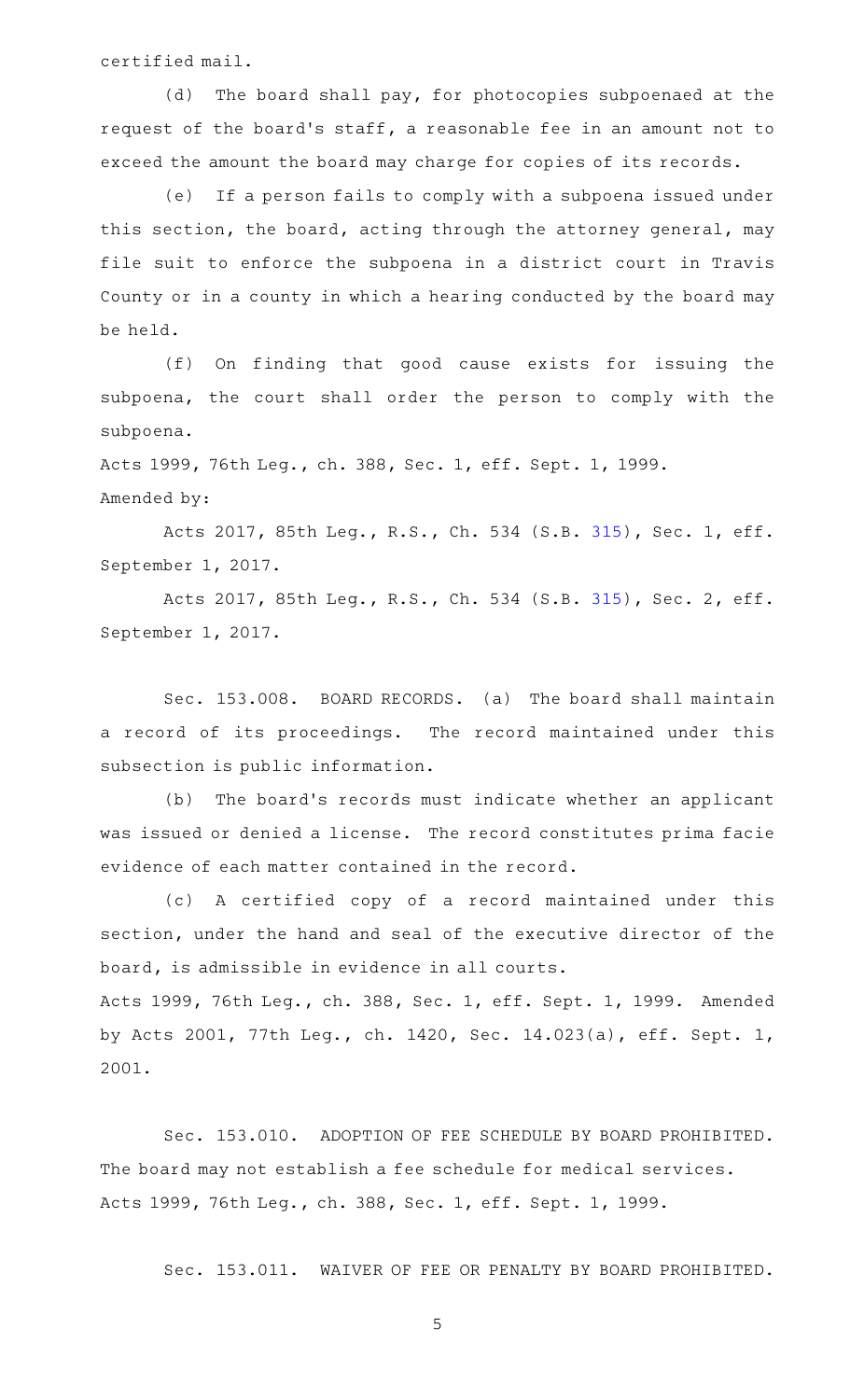The board may not waive collection of a fee or penalty assessed under this subtitle.

Acts 1999, 76th Leg., ch. 388, Sec. 1, eff. Sept. 1, 1999.

Sec. 153.012. BOARD DUTIES REGARDING COMPLAINTS. (a) The board by rule shall:

(1) adopt a form to standardize information concerning complaints made to the board; and

(2) prescribe information to be provided to a person when the person files a complaint with the board.

(b) The board shall provide reasonable assistance to a person who wishes to file a complaint with the board. Acts 1999, 76th Leg., ch. 388, Sec. 1, eff. Sept. 1, 1999.

Sec. 153.013. REPRESENTATION BY ATTORNEY GENERAL. The board shall be represented in court proceedings by the attorney general.

Acts 1999, 76th Leg., ch. 388, Sec. 1, eff. Sept. 1, 1999.

Sec. 153.014. INFORMATION PROVIDED TO LICENSE HOLDERS. At least once each biennium, the board shall provide to license holders information on:

(1) prescribing and dispensing pain medications, with particular emphasis on Schedule II and Schedule III controlled substances;

(2) abusive and addictive behavior of certain persons who use prescription pain medications;

(3) common diversion strategies employed by certain persons who use prescription pain medications, including fraudulent prescription patterns; and

(4) the appropriate use of pain medications and the differences between addiction, pseudo-addiction, tolerance, and physical dependence.

Added by Acts 2003, 78th Leg., ch. 1163, Sec. 1, eff. Sept. 1, 2003.

Sec. 153.015. POISON CONTROL CENTER INFORMATION. The board shall provide to license holders information regarding the services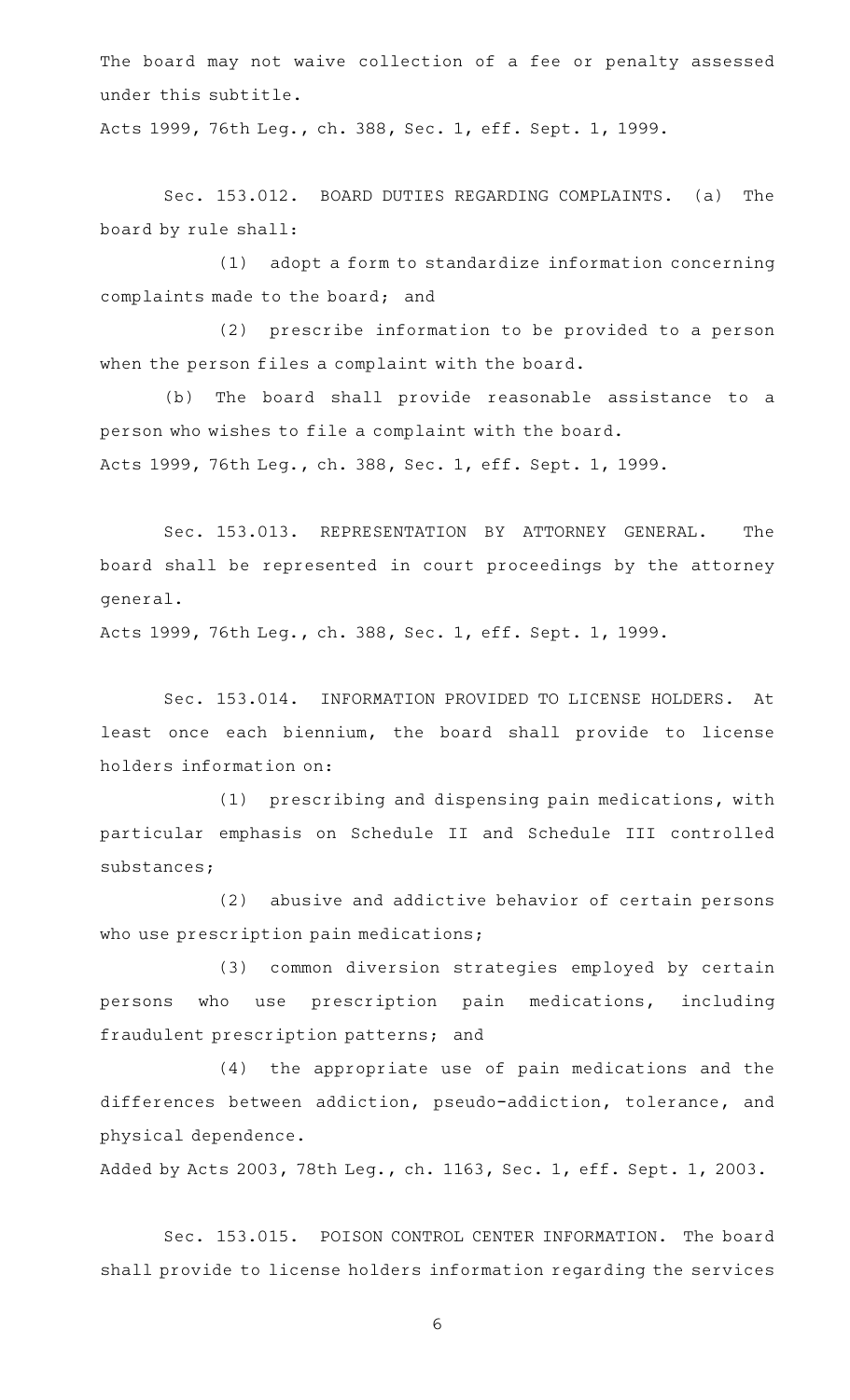provided by poison control centers.

Added by Acts 2003, 78th Leg., ch. 1163, Sec. 1, eff. Sept. 1, 2003.

Sec. 153.016. EXPERT TESTIMONY. A member of the board may not serve as an expert witness in a suit involving a health care liability claim against a physician for injury to or death of a patient.

Added by Acts 2007, 80th Leg., R.S., Ch. 880 (H.B. [1973](http://www.legis.state.tx.us/tlodocs/80R/billtext/html/HB01973F.HTM)), Sec. 1, eff. June 15, 2007.

## SUBCHAPTER B. FEES AND FUNDS

Sec. 153.051. FEES; BUDGET. (a) The board by rule shall set reasonable and necessary fees in amounts sufficient to cover the cost of administering this subtitle.

(b) The board may not adjust a fee established on or before September 1, 1993, to an amount less than the amount of the fee on September 1, 1993.

(c) The board shall by annual budget determine the manner of handling the funds received under this subtitle and the purposes for which those funds may be used. The budgeted expenses authorized by the board shall be paid from the funds received by the board and are not a charge on the general revenue of the state.

(d) The board may not set, charge, collect, receive, or deposit any of the following fees in excess of:

- $(1)$  \$900 for a license;
- (2)  $$400$  for a first registration permit;
- (3) \$200 for a temporary license;
- $(4)$  \$400 for renewal of a registration permit;
- $(5)$  \$200 for a physician-in-training permit;

(6) \$600 for the processing of an application and the issuance of a registration for anesthesia in an outpatient setting;

(7) \$200 for an endorsement to other state medical boards;

 $(8)$  \$200 for a duplicate license;

(9) \$700 for a reinstated license after cancellation for cause; or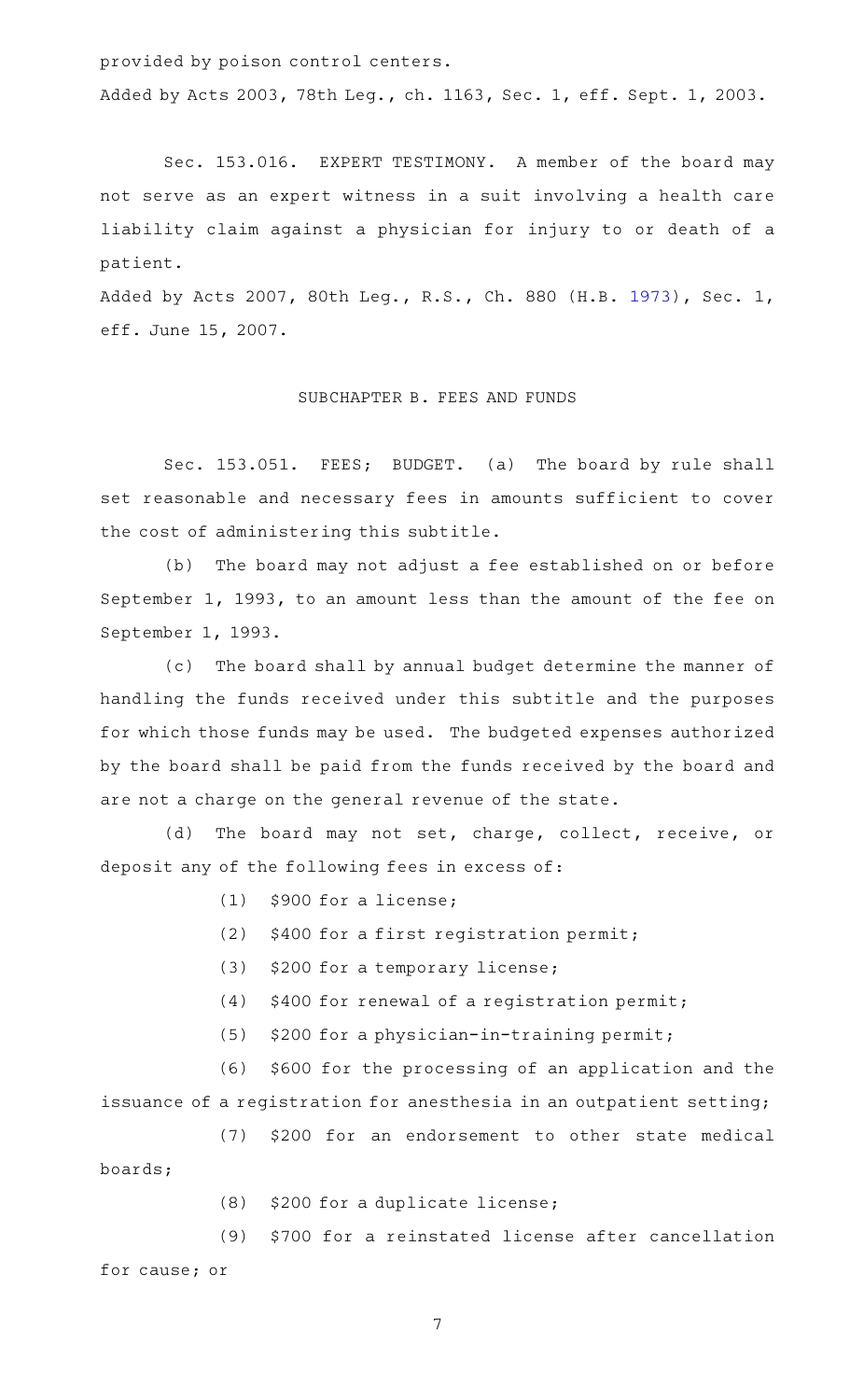(10)  $$1,200$  for an annual fee under Section  $167.011(c)$  $167.011(c)$ for a program participant in the Texas Physician Health Program. Acts 1999, 76th Leg., ch. 388, Sec. 1, eff. Sept. 1, 1999. Amended by Acts 2001, 77th Leg., ch. 1420, Sec. 14.024(b), eff. Sept. 1, 2001; Acts 2003, 78th Leg., ch. 202, Sec. 2, eff. June 10, 2003. Amended by:

Acts 2009, 81st Leg., R.S., Ch. 1345 (S.B. [292\)](http://www.legis.state.tx.us/tlodocs/81R/billtext/html/SB00292F.HTM), Sec. 2(b), eff. September 1, 2009.

Sec. 153.052. DEPOSIT AND EXPENDITURE OF RECEIPTS. (a) The board shall deposit all receipts collected by the board in the state treasury.

(b) The money collected by the board may be spent only as provided by the General Appropriations Act, this subtitle, or other applicable law for the:

 $(1)$  enforcement of this subtitle;

(2) prohibition of the unlawful practice of medicine;

(3) dissemination of information to prevent the violation of the laws; and

 $(4)$  prosecution of those who violate the laws.

(c) Distributions may be made only on the written approval of the executive director of the board or the executive director 's designated representative.

Acts 1999, 76th Leg., ch. 388, Sec. 1, eff. Sept. 1, 1999. Amended by Acts 2001, 77th Leg., ch. 1420, Sec. 14.024(c), eff. Sept. 1, 2001.

Sec. 153.0535. SURCHARGE FOR REGISTRATION PERMIT. (a) The board shall collect an additional \$80 surcharge for each of the following fees:

 $(1)$  first registration permit; and

(2) renewal of a registration permit.

(b) The board shall deposit each surcharge collected to the credit of the public assurance account. The public assurance account is an account in the general revenue fund that shall be appropriated only to the board to pay for the board's licensure and enforcement programs, including the expert physician panel.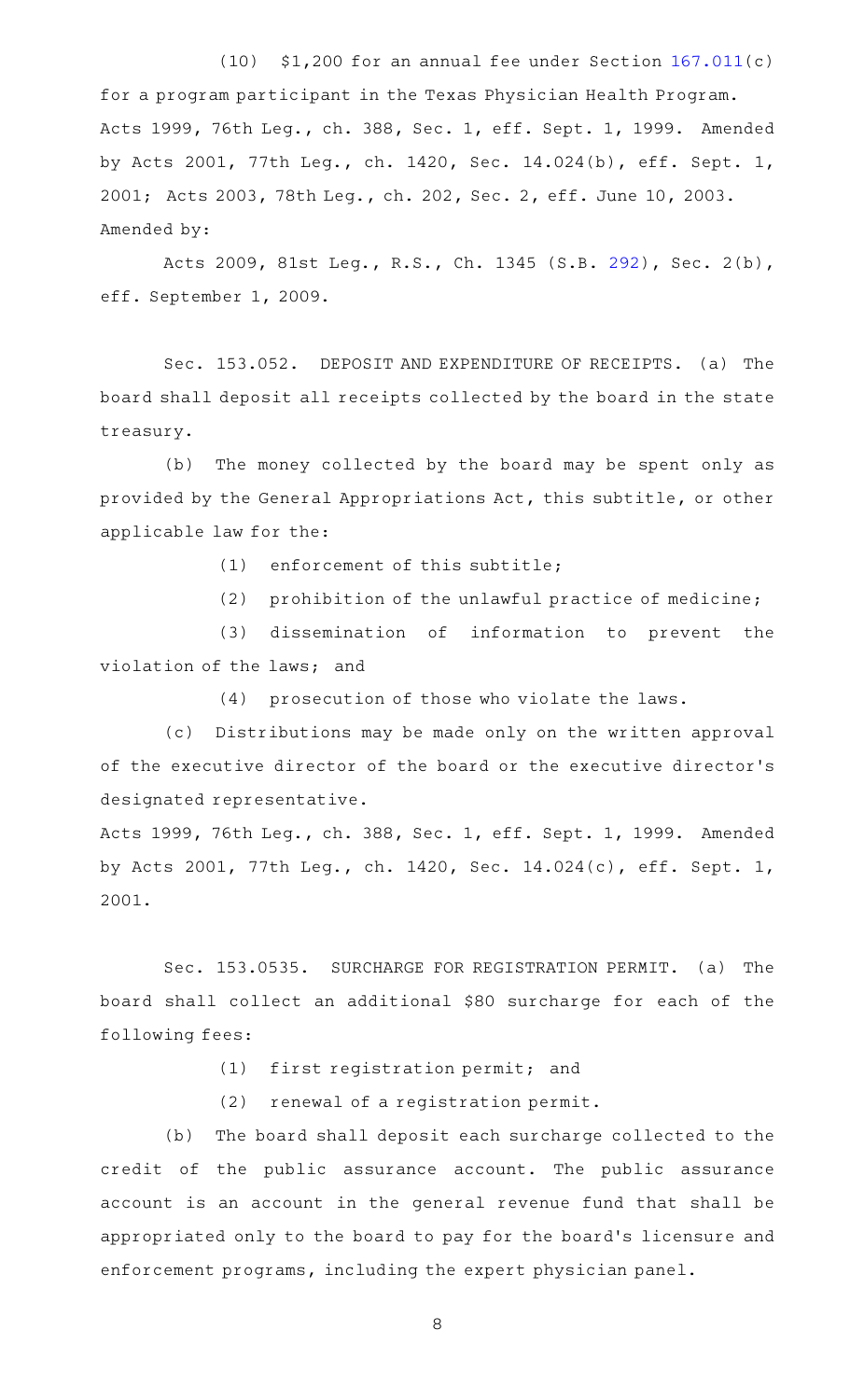Added by Acts 2003, 78th Leg., ch. 202, Sec. 4, eff. June 10, 2003. Amended by:

Acts 2015, 84th Leg., R.S., Ch. 448 (H.B. [7\)](http://www.legis.state.tx.us/tlodocs/84R/billtext/html/HB00007F.HTM), Sec. 30, eff. September 1, 2015.

Sec. 153.054. CHARGES FOR CERTAIN RECORDS AND OTHER MATERIAL. The board may set and collect a fee for:

(1) each copy made of a record in the office of the board; or

(2) any material published by the board. Acts 1999, 76th Leg., ch. 388, Sec. 1, eff. Sept. 1, 1999. Amended by Acts 2001, 77th Leg., ch. 1420, Sec. 14.024(d), eff. Sept. 1, 2001.

Sec. 153.056. REPORT ON PENDING COMPLAINTS. The board shall include with its annual financial report information regarding any investigations that remain pending after one year, including the reasons the investigations remain pending. Information in the report under this section may not identify a patient for any purpose unless proper consent to the release is given by the patient.

Added by Acts 2003, 78th Leg., ch. 202, Sec. 5, eff. June 10, 2003.

Sec. 153.057. USE OF TECHNOLOGY. The board shall implement a policy requiring the board to use appropriate technological solutions to improve the board's ability to perform its functions. The policy must ensure that the public is able to interact with the board on the Internet. Added by Acts 2005, 79th Leg., Ch. 269 (S.B. [419](http://www.legis.state.tx.us/tlodocs/79R/billtext/html/SB00419F.HTM)), Sec. 1.13, eff. September 1, 2005.

Sec. 153.058. NEGOTIATED RULEMAKING AND ALTERNATIVE DISPUTE RESOLUTION POLICY. (a) The board shall develop and implement a policy to encourage the use of:

(1) negotiated rulemaking procedures under Chapter [2008](http://www.statutes.legis.state.tx.us/GetStatute.aspx?Code=GV&Value=2008), Government Code, for the adoption of any rules by the board; and